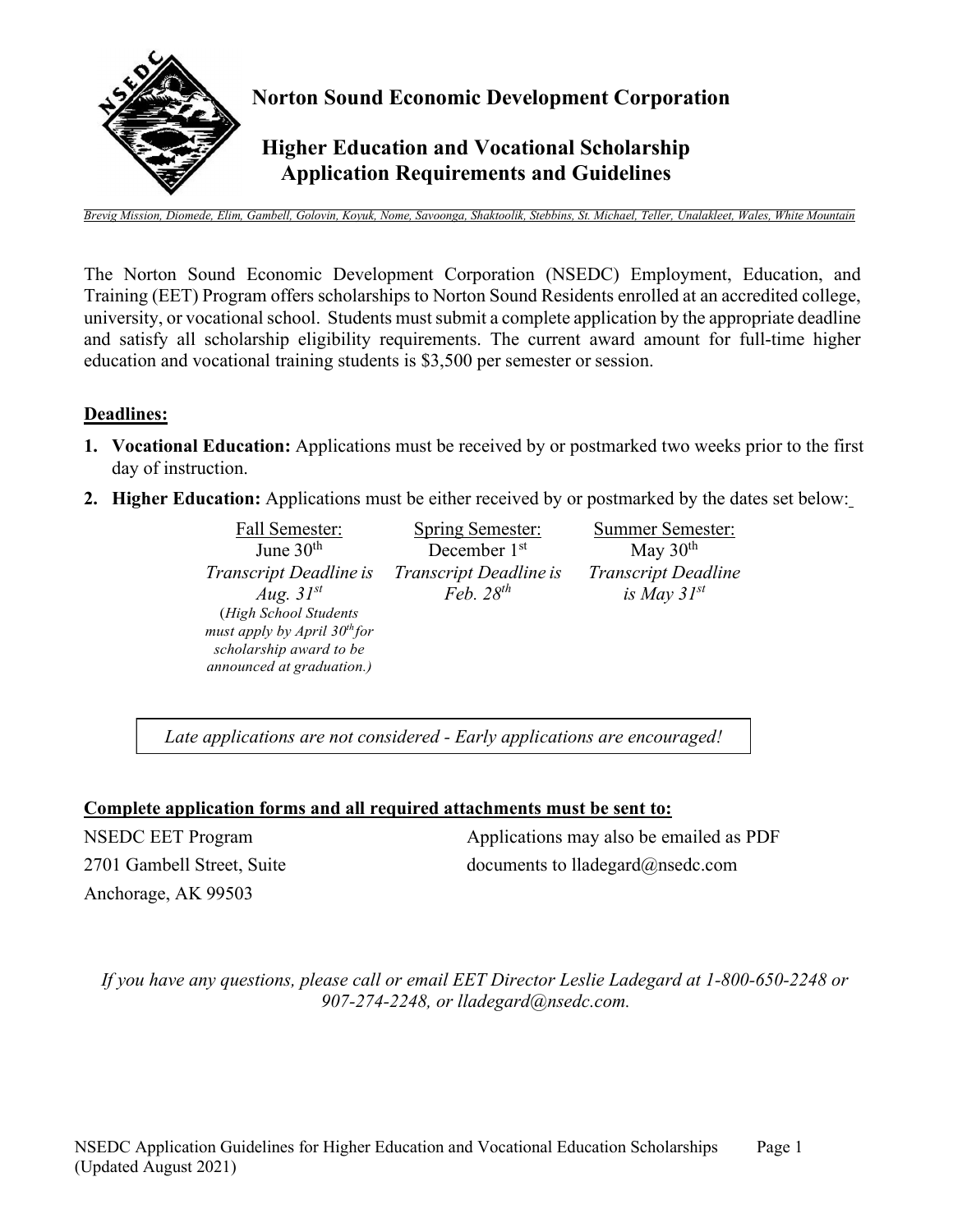### **NSEDC Scholarship Application Requirements for New Students and Continuing Students:**

- **1. New Students.** All applications from new students must include the following:
	- **a. NSEDC Scholarship Application Form or Pages 3-5 and 9 of CACHE Application Form.**
	- **b. Personal Statement**: Briefly describe why you wish to attend school and what you plan to do after receiving your degree or training certificate.
	- **c. Official Transcripts**: If you have previously attended college or vocational training, provide a copy of official transcripts from each accredited institution that you have attended. If you are applying for your first year of college or training, provide your high school transcripts.
	- **d. Letter of Acceptance**: Provide a letter of acceptance from an accredited college, university, or vocational school.
	- **e. Two Letters of Recommendations**: Provide two (2) letters of recommendation from teachers, employers, or others with knowledge of your experience or potential. Please do not submit letters from immediate family members.
	- **f. Current Photograph (Optional):** Provide a current photograph of yourself.
	- **g. Residency Certification Form and Proof of Residency:** Provide a signed Residency Certification Form and at least one of the following forms of proof of residency:
		- $\Box$  A high school diploma from an in-region high school or high school transcripts showing an inregion address is acceptable, if you are a high school student who will be starting college or training the summer or fall semester immediately after high school graduation.
		- $\Box$  Proof of receipt of a Permanent Fund Dividend (PFD) at an in-region address.
		- $\Box$  Voter registration card showing an in-region address.
		- $\Box$  Government Identification Card showing an in-region address.
		- $\Box$  Utility bill in your name at in-region address.
		- $\Box$  Proof of in-region employment.
		- $\Box$  Proof of receipt of government benefits at in-region address. **NOTE:** NSEDC may request additional proof of residency.
- **2. Continuing Students.** Students who received a scholarship the previous semester must submit:
	- **a. Continuing Student Application Form or Continuing CACHE Application Form.** Fill out and submit either application form by the deadline.
	- **b. Residency Certification Form.** Submit a signed Residency Certification form. However, proof of residency does not need to be submitted unless requested by NSEDC.
	- **c. Transcripts, as soon as available**. Official transcripts are required after the Spring and Summer Semesters; however unofficial transcripts are acceptable for students following the Fall semester, if they are enrolled in the same school for the Spring semester. Official transcripts are not always available by the application deadline and may be submitted later. However, NSEDC will not send a scholarship award check until the official transcript from the prior semester is received.
	- **d. Transfer Students**: Continuing students who transfer to a new school must submit a new letter of acceptance, a continuing student application, and official transcripts from their prior institution.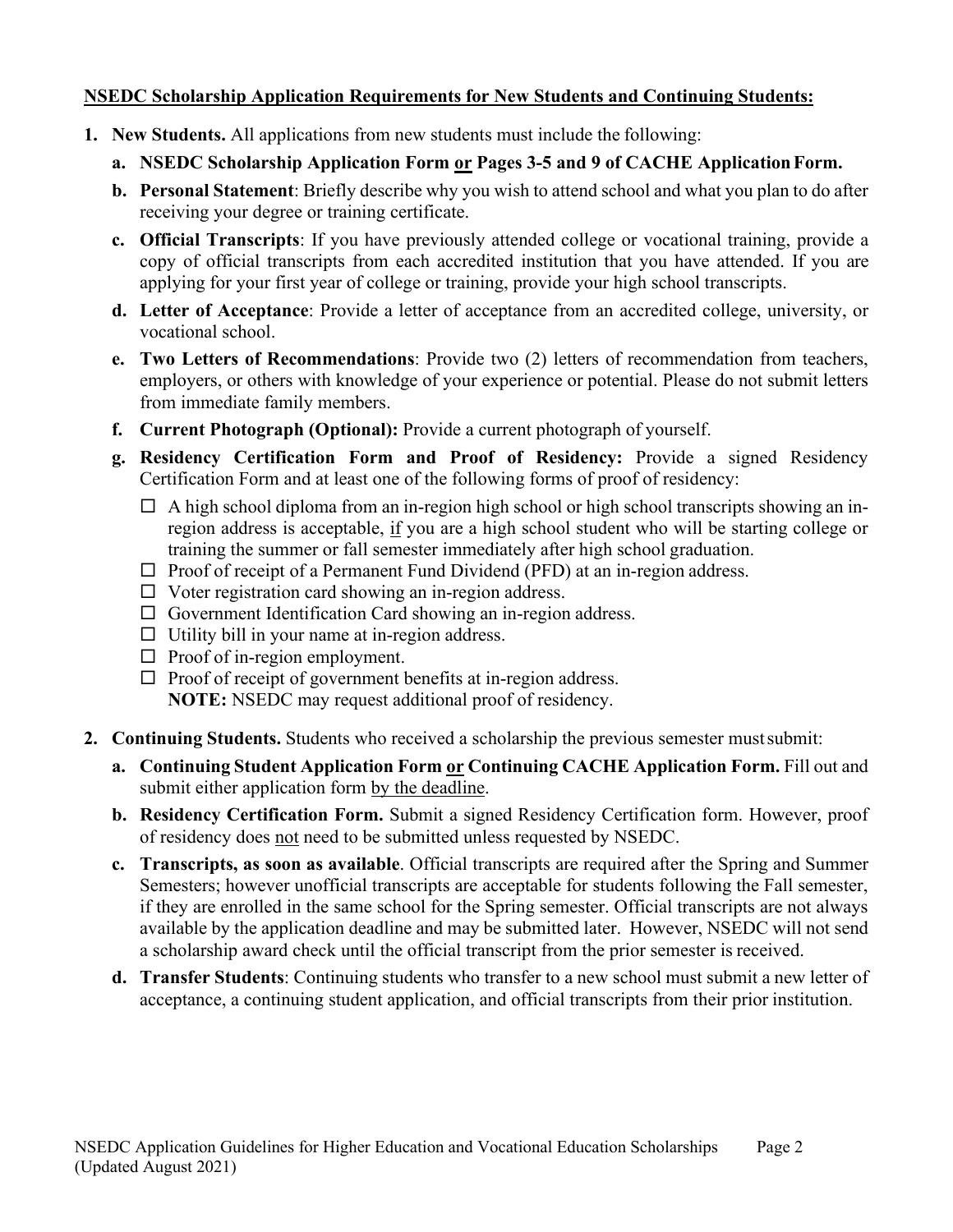## **NSEDC Scholarship Recipient Eligibility Requirements**

- **1. High School Diploma or GED:** Scholarship recipients must have graduated from high school or have earned a General Education Diploma (GED). This requirement does not apply to students over the age of 45.
- **2. Norton Sound Region Residency**: Each scholarship recipient must qualify as a Norton Sound Resident under NSEDC's Norton Sound Residency Guidelines or be a resident of Shishmaref, and must sign a residency certification form. Proof of current residency is required as part of the new student application and NSEDC may request new and continuing students to provide additional proof of residency. *Note:* Students may claim internships or temporary summer employment in a degreerelated job as an additional allowable absence under the Norton Sound Residency Guidelines. Allowable absences do not count against the maximum number of days that an individual can be out of the region.
- **3. Enrollment**: Scholarship recipients must be enrolled in an accredited two-year associate program, four-year college or university, graduate school, or vocational institution.

### **4. Credit Load/Contact Hour Requirements**:

- **a. Full-time Students:** Except as provided below, scholarship recipients must be full-time students. To qualify as full-time students, undergraduates must carry at least 12 credits per semester or 10 credits per quarter; graduate students must carry 9 credits for fall and spring semesters or 6 credits for summer semesters; and vocational students must qualify as a "fulltime student" under the rules of the accredited institution they are attending and be enrolled in a program requiring at least 500 contact hours before completion. Exceptions may be made for:
	- i. Students who require less than 12 credits to complete their degree and will complete their degree by the end of the semester.
	- ii. Students pursuing professional flight training with the intent of applying the training toward commercial piloting. Eligible vocational training includes the pursuit of the following at an established flight training school: a private pilot's license, commercial rating, instrument rating, multi-engine rating, or Airline Transport Pilot (ATP) certificate. For students enrolled in self-paced programs or schools, only one award will be made toward the pursuit of a specific certificate/rating. Upon receiving a certificate/rating, students are eligible for further funding for subsequent certificates/ratings if all other eligibility requirements are met; and
	- *iii.* Vocational students enrolled in construction trades programs (principally focusing on carpentry, plumbing, mechanical, or electrical) from accredited institutions that require at least 325 contact hours before completion. Scholarships will be prorated to reflect the contact hours below 500. *For example, a 325-hour course (65% of 500 hours) would be funded at \$2,275, which is 65% of the normal scholarship amount.*
- **b. In-region, Part-time Students:** Part-time students, who do not meet the full-time credit requirements, may receive a scholarship award, if they: (i) will be physically living in the Norton Sound Region while taking classes and (ii) are enrolled in a degree program. Also, the class(es) must count towards the degree that the student is seeking. Part-time student awards are pro-rated to reflect the credit load (*E.g.*, a student taking 6 credits would receive \$1,750.) Vocational students attending short-term classes or attending school part-time are not eligible under this Scholarship program; instead, they should refer to the Community Based Training program for potential training opportunities.